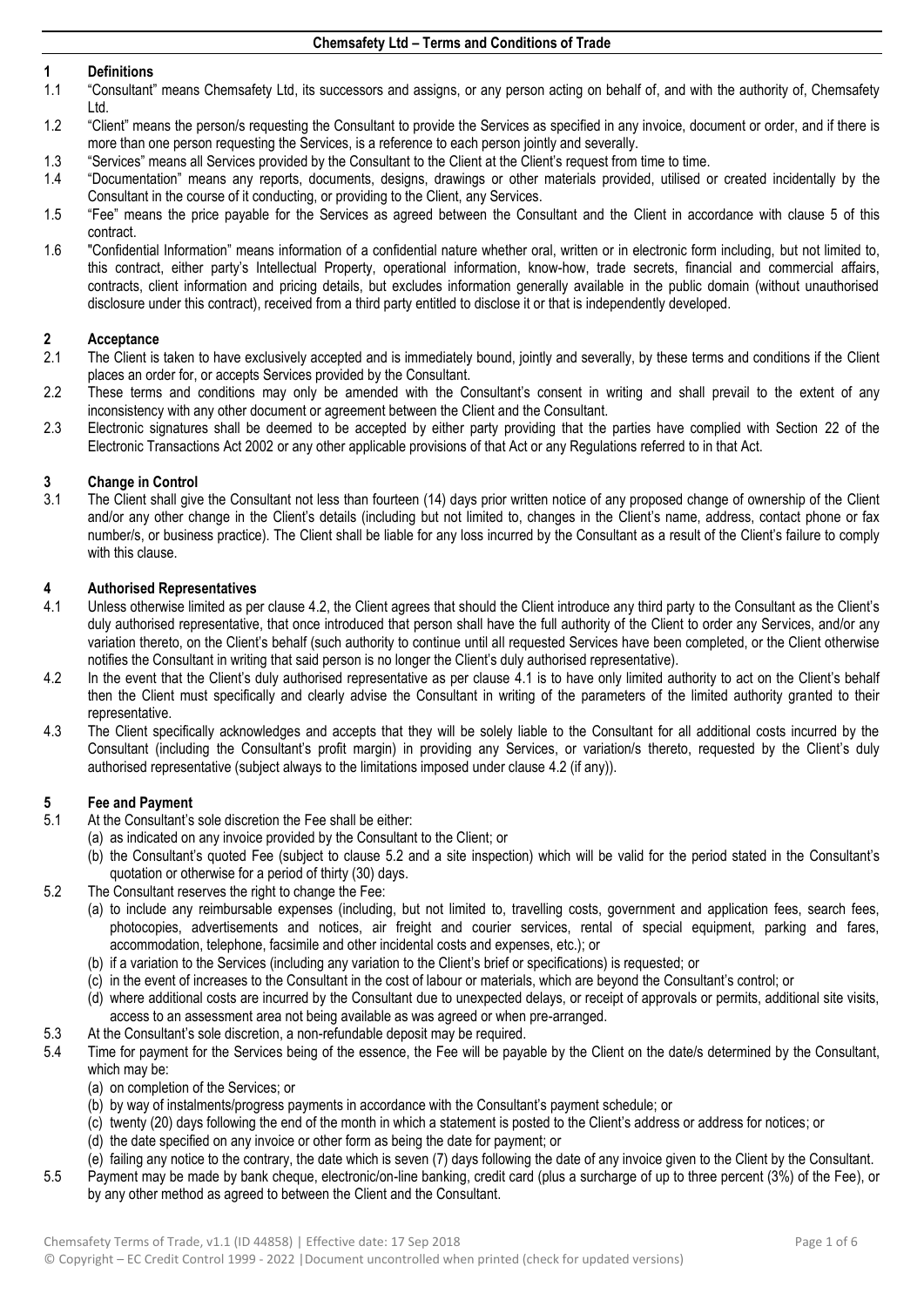- 5.6 Unless otherwise stated the Fee does not include GST. In addition to the Fee the Client must pay to the Consultant an amount equal to any GST the Consultant must pay for any provision of Services by the Consultant to the Client under this contract or any other agreement. The Client must pay GST, without deduction or set off of any other amounts, at the same time and on the same basis as the Client pays the Fee. In addition the Client must pay any other taxes and duties that may be applicable in addition to the Fee, except where they are expressly included in the Fee.
- 5.7 The Client acknowledges and agrees that the Client's obligations to the Consultant for the provision of the Services shall not cease (and where it is intended that any ownership of the Documentation shall pass, it shall not pass) until:
	- (a) the Client has paid the Consultant all amounts owing for the particular Services; and
	- (b) the Client has met all other obligations due by the Client to the Consultant in respect of all contracts between the parties.
- 5.8 Receipt by the Consultant of any form of payment other than cash shall not be deemed to be payment until that form of payment has been honoured, cleared or recognised and until then the Consultant's ownership or rights in respect of the Services, and this contract, shall continue.

# **6 Client's Responsibilities**

### The Client shall:

- (a) (at their own cost) as soon as practicable:
	- (i) make available to the Consultant all information, documents and other particulars relating to the Client's requirements for the Services, and the Consultant is entitled to rely thereon; and
	- (ii) make arrangements to enable the Consultant to have all weather, clear and free access (including out of hours access, and access to the Consultant's plant and equipment) to the site and testing area, to enable the Consultant to provide the Services in accordance with this contract. The Consultant shall not be liable for any loss or damage to the site (including, without limitation, damage to pathways, driveways and concreted or paved or grassed areas, or gardens or landscaping, etc.) unless due to the Consultant's negligence; and
- (b) provide the Consultant with all relevant health and safety information for the site.
- 6.2 In the event the Client gives information relating to the provision of Services (including plans, specifications, measurements, quantities and other information provided by the Client), it is the Client's responsibility to verify, and the Consultant shall be entitled to rely on, the accuracy of the information. The Client acknowledges and agrees that in the event that any of this information provided by the Client is inaccurate, the Consultant accepts no responsibility for any loss, damages, or costs however resulting therefrom.
- 6.3 If the Client becomes aware of any matter which may change the scope or timing of the Services then the Client will give written notice of same to the Consultant.

## **7 Provision of the Services**

- Both parties shall make all reasonable effort to ensure the Services are provided in accordance with this contract and take all necessary reasonable steps to minimise any possible delay thereto. However, any time specified by the Consultant for provision of the Services is an estimate only, and the Consultant will not be liable for any loss or damage incurred by the Client as a result of any delay. In the event that the Consultant is unable to provide the Services as agreed solely due to any action or inaction of the Client, then the Client shall pay to the Consultant a reasonable sum of money to cover the consequential costs and expenses suffered by the Consultant as a result of the delay.
- <span id="page-1-0"></span>7.2 The Consultant shall be entitled to claim an extension to the term of the contract in the event of delays resulting from any matter whatsoever which is not entirely under the control of the Consultant. These matters shall include, but are not limited to delays caused by:
	- (a) response(s) to information request(s) made by the Consultant to the Client, or any third party, not being available when expected or required; or
	- (b) approval authorities response times for requests for preliminary decisions, information; or
	- (c) changes to the design brief being requested by the Client; or
	- (d) time taken by any approval authority for the granting of relevant approvals or permits; or
	- (e) assessment area not being available as was agreed or when pre-arranged; or
	- (f) any other variation to the contract.
- 7.3 Notwithstanding clause [7.2,](#page-1-0) if the Consultant becomes aware that they will be delayed in providing the Services in accordance with this contract, the Consultant must immediately notify the Client in writing of the cause and nature of the delay. The Consultant is to detail in the notice the steps they will take to contain the delay and the anticipated duration of the delay.
- 7.4 Where the Consultant requires that plant and any equipment required for the Services be stored or used unattended at the site, the Client shall supply the Consultant a safe area for storage and shall take all reasonable efforts to protect all items from possible destruction, theft or damage. In the event that any of the stored items are destroyed, stolen or damaged, then the cost of repair or replacement shall be the Client's responsibility.

#### **8 Compliance with Laws**

- 8.1 The Client and the Consultant shall comply with the provisions of all statutes, regulations and bylaws of government, local and other public authorities that may be applicable to the Services, including any occupational health and safety laws, any other relevant safety standards or legislation.
- 8.2 The Client shall obtain (at the expense of the Client) all licenses and approvals that may be required for the Services.

#### **9 Personal Property Securities Act 1999 ("PPSA")**

- <span id="page-1-1"></span>9.1 Upon assenting to these terms and conditions in writing the Client acknowledges and agrees that:
	- (a) these terms and conditions constitute a security agreement for the purposes of the PPSA; and
		- (b) a security interest is taken in Documentation and/or any monetary obligations of the Client to the Consultant for Services, that have previously been provided (if any), and that will be provided in the future, by the Consultant to the Client.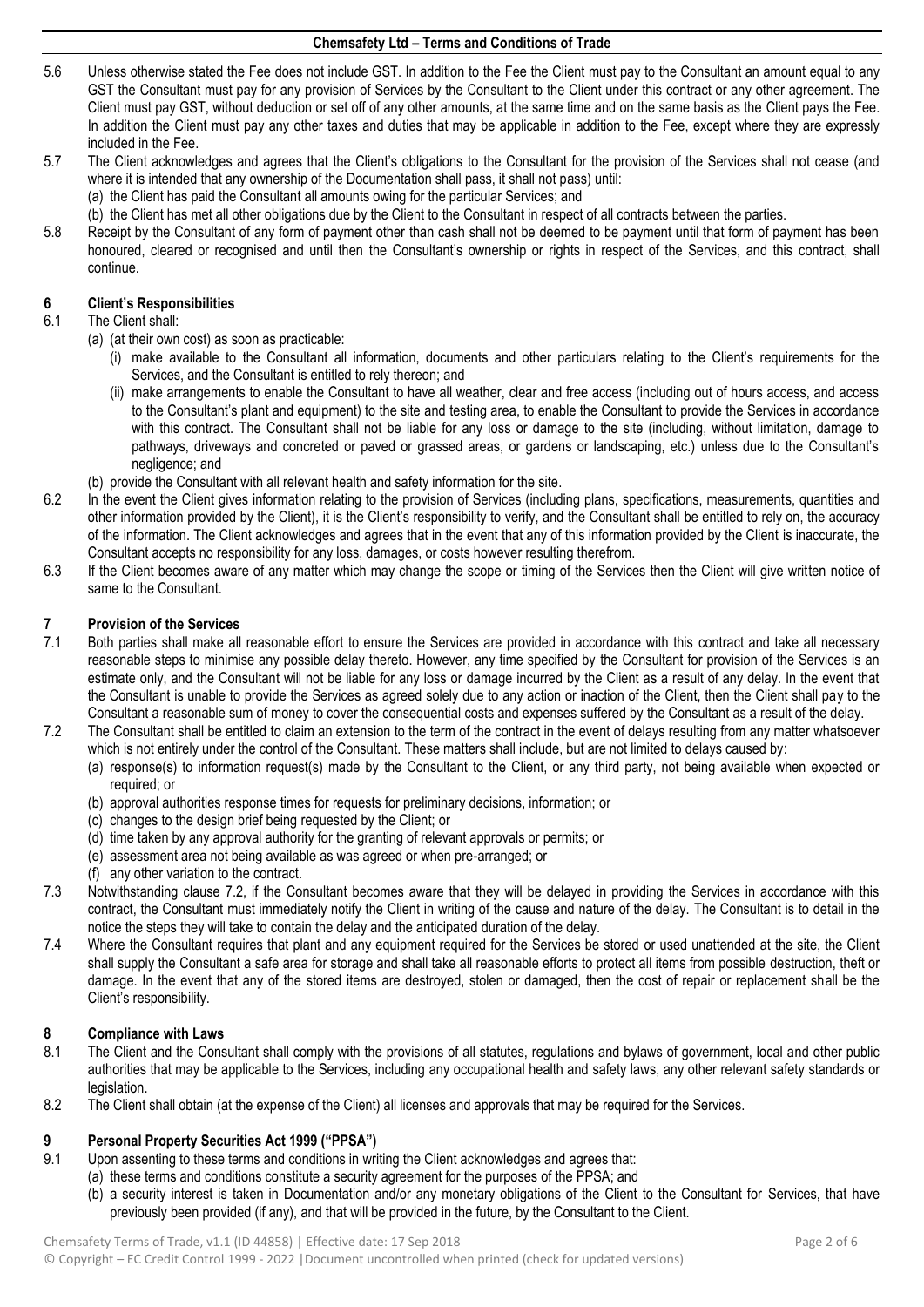#### 9.2 The Client undertakes to:

- (a) sign any further documents and/or provide any further information (such information to be complete, accurate and up-to-date in all respects) which the Consultant may reasonably require to register a financing statement or financing change statement on the Personal Property Securities Register;
- (b) indemnify, and upon demand reimburse, the Consultant for all expenses incurred in registering a financing statement or financing change statement on the Personal Property Securities Register or releasing any registration made thereby;
- (c) not register, or permit to be registered, a financing statement or a financing change statement in relation to the Services in favour of a third party without the prior written consent of the Consultant.
- 9.3 The Consultant and the Client agree that nothing in sections 114(1)(a), 133 and 134 of the PPSA shall apply to these terms and conditions.<br>9.4 The Client waives its rights as a debtor under sections 116, 120(2), 121, 1
- 9.4 The Client waives its rights as a debtor under sections 116, 120(2), 121, 125, 126, 127, 129, 131 and 132 of the PPSA.
- <span id="page-2-0"></span>Unless otherwise agreed to in writing by the Consultant, the Client waives its right to receive a verification statement in accordance with section 148 of the PPSA.
- 9.6 The Client shall unconditionally ratify any actions taken by the Consultant under clause[s 9.1](#page-1-1) t[o 9.5.](#page-2-0)

## <span id="page-2-1"></span>**10 Security and Charge**<br>**10.1 In consideration of the**

- In consideration of the Consultant agreeing to provide Services, the Client charges all of its rights, title and interest (whether joint or several) in any land, realty or other assets capable of being charged, owned by the Client either now or in the future, to secure the performance by the Client of its obligations under these terms and conditions (including, but not limited to, the payment of any money).
- 10.2 The Client indemnifies the Consultant from and against all the Consultant's costs and disbursements including legal costs on a solicitor and own client basis incurred in exercising the Consultant's rights under this clause.
- 10.3 The Client irrevocably appoints the Consultant and each director of the Consultant as the Client's true and lawful attorney/s to perform all necessary acts to give effect to the provisions of this claus[e 10](#page-2-1) including, but not limited to, signing any document on the Client's behalf.

#### **11 Errors and Omissions**

- <span id="page-2-2"></span>11.1 The Client must inspect the Services on completion and must within seven (7) days of such time notify the Consultant in writing of any alleged defect, error or omission, or failure to comply with the description of, or quotation for, the Services. The Client shall afford the Consultant an opportunity to review the Services within a reasonable time following such notification if the Client believes the Services are defective in any way. If the Client shall fail to comply with these provisions, the Services shall be conclusively presumed to be in accordance with the terms and conditions and free from any errors or omissions.
- 11.2 For defective Services, which the Consultant has agreed in writing that the Client is entitled to reject, the Consultant's liability is limited to either (at the Consultant's discretion) replacing the Services or rectifying the Services provided that the Client has complied with the provisions of clause [11.1.](#page-2-2)

## **12 Intellectual Property**

- 12.1 The Consultant shall retain ownership of the copyright to all Documentation produced by the Consultant during the course of the Services. The Client shall only have a licence to use such Documentation for the purpose of the individual brief supplied, and the quotation accepted, by the Client and is not entitled to any additional use without the Consultant's express approval in writing.
- 12.2 The Client warrants that all designs, specifications or instructions given to the Consultant will not cause the Consultant to infringe any patent, registered design or trademark in the execution of the Client's order and the Client agrees to indemnify the Consultant against any action taken by a third party against the Consultant in respect of any such infringement.
- 12.3 The Client agrees that the Consultant may (at no cost) use for the purposes of marketing or entry into any competition, any Documentation which the Consultant has created for the Client.
- 12.4 If during the course of providing the Services, the Consultant develops, discovers, or first reduces to practice a concept, product or process which is capable of being patented, then:
	- (a) such concept, product or process shall be and remain the property of the Consultant, and the Client shall not use, infringe or otherwise appropriate the same without first obtaining the written consent of the Consultant; and
	- (b) the Client shall be entitled to a royalty free licence to use the same during the course of the Services.

## **13 Documentation**

- 13.1 Whilst the Consultant has taken every feasible action to ensure that the quality and integrity of the Services are true and correct, due to the scientific basis of analytical results, the Consultant does not guarantee the completeness or accuracy of information gathered and presented in the Documentation. The information and knowledge in the Documentation should not be relied upon in its entirety, and any commercial decisions made should be done in consultation with other documentation, and advice not purely from the Documentation.
- 13.2 The Documentation is not intended to be used for the purposes of tendered, programming of works, refurbishment works or demolition works unless used in conjunction with a specification detailing the extent of the works. To ensure its contextual integrity, the Documentation must be read in its entirety and should not be copied, distributed or referred to in part only.
- 13.3 Where the Consultant has not received or been tendered the whole of the Fee, or the payment has been dishonoured, the Consultant shall have a lien on the Documentation and, except as may be required by any law or statute, shall be under no obligation to release the documents or Documentation to the Client.

#### **14 Asbestos Documentation**

- 14.1 The Documentation relates only to the identification of hazardous materials used in the construction of the property and does not include the identification of dangerous goods, or hazardous substances in the form of chemicals used, stored or manufactured with the property or plant.
- 14.2 The Client acknowledges: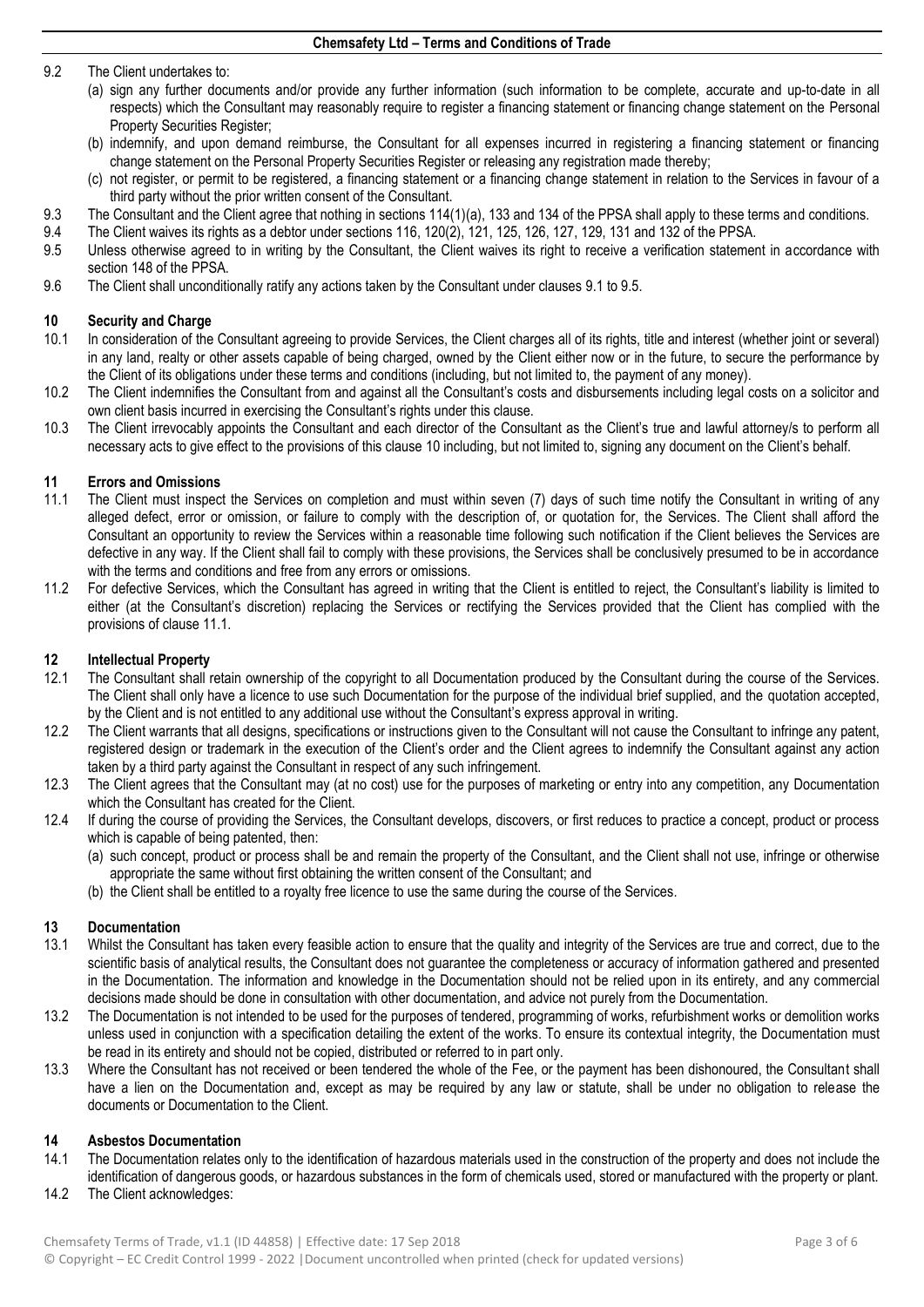- (a) while the Services have attempted to locate the asbestos-containing materials within the site, the Services conducted consist of a visual inspect and limited sampling program only; and
- (b) that representative samples of suspect asbestos materials are collected for analysis only, and other asbestos materials of similar appearance are assumed to have a similar content; and
- (c) not all suspected asbestos materials are sampled; only those asbestos materials that are physically accessible can be located and identified. Therefore, it is possible that asbestos materials, which may be concealed within inaccessible areas/voids, may not have been located during the Services. Inaccessible area fall into a number of categories, including, but not limited to:
	- (i) set ceilings or wall cavities; or
	- (ii) areas accessible only by dismantling equipment or performing minor localised demolition works; or
	- (iii) service shafts, ducts, etc. concealed within the structure; or
	- (iv) energised services, gas, electrical, pressurised vessel and chemical lines; or
	- (v) voids or internal areas of machinery, plant, equipment, air-conditioning ducts, etc.; or
	- (vi) totally inaccessible areas such as voids and cavities created and intimately concealed within the structure. These voids are only accessible during major demolition works;
	- (vii) height restricted areas; or
	- (viii) areas deemed unsafe or hazardous at the time of provision of the Services.
- 14.3 Only minor destructive auditing and sampling techniques are employed to gain access to the areas specified in the Documentation. Consequently, without substantial demolition of the site, it is not possible to guarantee that every source of asbestos has been detected. During the course of normal site works, care should be exercised when entering any previously in accessible areas, or areas mentioned above, and it is imperative that work cease pending further sampling if materials suspected of containing asbestos or unknown materials are encountered. Therefore, during any refurbishment or demolition works, further investigations and assessment may be required should any suspect material be observed in previously inaccessible areas, or areas not fully inspected previously (i.e. carpeted floors, etc.).

## **15 Confidentiality**

- 15.1 Subject to clause 15.2, each party agrees to treat as confidential the other party's Confidential Information, and agree not to divulge it to any third party, without the other party's written consent.
- 15.2 Both parties agree to:
	- (a) use the Confidential Information of the other party only to the extent required for the purpose it was provided; and
	- (b) not copy or reproduce any of the Confidential Information of the other party in any way (except where may be required in order to provide the Services); and
	- (c) only disclose the other party's Confidential Information to:
		- (i) employees and contractors who need access to the information and who have agreed to keep it confidential; and
		- (ii) its legal advisers and insurance providers if those persons undertake to keep such information confidential; and
		- (iii) not disclose the other party's Confidential Information to any person not referred to in this clause except with the other party's prior written consent or if required by law, any stock exchange or any regulatory body.
- 15.3 Either party must promptly return or destroy all Confidential Information of the other party in its possession or control at the other party's request unless required by law to retain it.
- 15.4 The obligations of this clause 15 shall survive termination or cancellation of this contract.

## **16 Default and Consequences of Default**

- 16.1 Interest on overdue invoices shall accrue daily from the date when payment becomes due, until the date of payment, at a rate of two and a half percent (2.5%) per calendar month (and at the Consultant's sole discretion such interest shall compound monthly at such a rate) after as well as before any judgment.
- 16.2 If the Client owes the Consultant any money the Client shall indemnify the Consultant from and against all costs and disbursements incurred by the Consultant in recovering the debt (including but not limited to internal administration fees, legal costs on a solicitor and own client basis, the Consultant's collection agency costs, and bank dishonour fees).
- 16.3 Further to any other rights or remedies the Consultant may have under this contract, if the Client has made payment to the Consultant by credit card, and the transaction is subsequently reversed, the Client shall be liable for the amount of the reversed transaction, in addition to any further costs incurred by the Consultant under this clause 16 where it can be proven that such reversal is found to be illegal, fraudulent or in contravention to the Client's obligations under this contract.
- 16.4 Without prejudice to any other remedies the Consultant may have, if at any time the Client is in breach of any obligation (including those relating to payment) under these terms and conditions the Consultant may suspend or terminate the provision of Services to the Client. The Consultant will not be liable to the Client for any loss or damage the Client suffers because the Consultant has exercised its rights under this clause.
- 16.5 Without prejudice to the Consultant's other remedies at law the Consultant shall be entitled to cancel all or any part of any order of the Client which remains unfulfilled and all amounts owing to the Consultant shall, whether or not due for payment, become immediately payable if:
	- (a) any money payable to the Consultant becomes overdue, or in the Consultant's opinion the Client will be unable to make a payment when it falls due; or
	- (b) the Client becomes insolvent, convenes a meeting with its creditors or proposes or enters into an arrangement with creditors, or makes an assignment for the benefit of its creditors; or
	- (c) a receiver, manager, liquidator (provisional or otherwise) or similar person is appointed in respect of the Client or any asset of the Client.

## **17 Cancellation**

17.1 The Consultant may cancel any contract to which these terms and conditions apply, or cancel provision of the Services at any time before the Services have commenced, by giving written notice to the Client. On giving such notice the Consultant shall repay to the Client any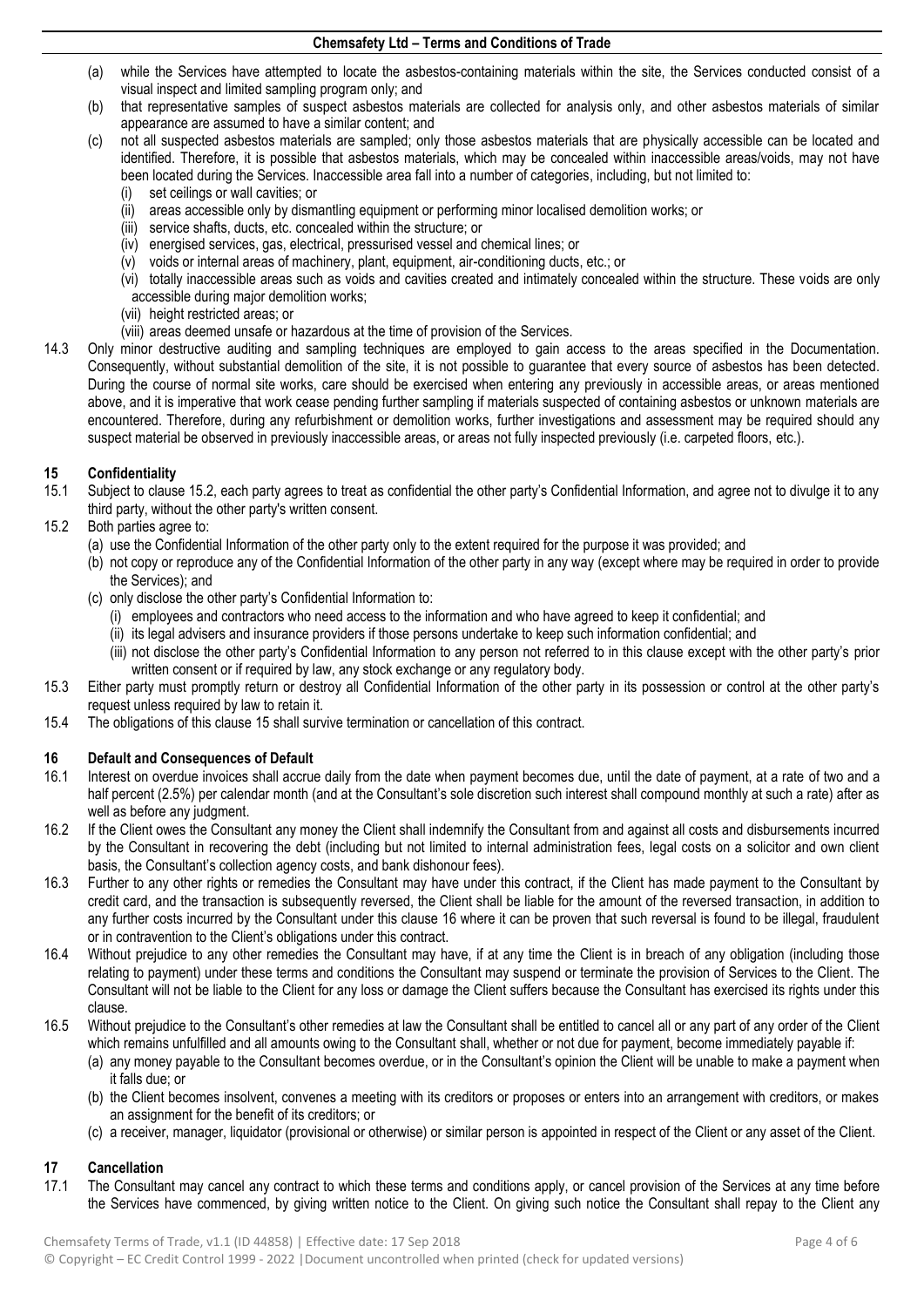money paid by the Client for the Services. The Consultant shall not be liable for any loss or damage whatsoever arising from such cancellation.

17.2 In the event that the Client wishes to cancel this contract, or provision of the Services, then the Client must notify the Consultant of the same in writing and the Client shall pay the Consultant for all Services provided up until the notice of cancellation was received by the Consultant, plus all loss incurred (whether direct or indirect) by the Consultant as a direct result of the cancellation (including, but not limited to, any loss of profits).

## **18 Privacy Act 1993**

- The Client authorises the Consultant (or the Consultant's agent) to:
	- (a) access, collect, retain and use any information about the Client;
		- (i) (including any overdue fines balance information held by the Ministry of Justice) for the purpose of assessing the Client's creditworthiness; or
		- (ii) for the purpose of marketing Services to the Client.
		- (b) disclose information about the Client, whether collected by the Consultant from the Client directly or obtained by the Consultant from any other source, to any other credit provider or any credit reporting agency for the purposes of providing or obtaining a credit reference, debt collection or notifying a default by the Client.
- 18.2 Where the Client is an individual the authorities under clause 18.1 are authorities or consents for the purposes of the Privacy Act 1993.
- 18.3 The Client shall have the right to request the Consultant for a copy of the information about the Client retained by the Consultant and the right to request the Consultant to correct any incorrect information about the Client held by the Consultant.

### **19 Limitation of Liability**

- 19.1 The Consultant will provide written and verbal recommendation pursuant to the Services, however at all times prior, during and following such is in good faith. As such, the Consultant's servants, employees and agents are not subject to any liability whatsoever (whether by reason of lack of due care and attention, or otherwise), and the Client releases and discharges the Consultant and its servants, agents and employees from all actions, suits, claims, demands, causes of actions, costs and expenses, legal equitable under statute, and otherwise, and all other liabilities of any nature (whether or not the parties were, or could have been, aware of them) which the Client may have, or but for this disclaimer, could or might have had against the Consultant and its servants, agents and employees, in any way related to the Services provided, or the circumstances recited in this disclaimer, or allegations arising out of, or in any way related to, the Services provided to the Client. Notwithstanding this disclaimer, the Consultant shall only be liable to the Client for the consequences of any negligent act, omission or statement of the Consultant, and then only to the extent and limitations referred to in clause 19.2.
- 19.2 The loss and damage for which the Consultant is so liable, and the recompense to be made by the Consultant to a Client for such liability as specified in clause 19.1, shall be limited to the maximum value of the Consultant's Professional Indemnity cover in respect of any single act, omission or statement, unless otherwise specified in the quotation.
- 19.3 The liability of the Consultant shall cover only direct loss or damage in respect of the Services, or other matters arising directly from the scope of the Services agreed in the quotation, and then only to the maximum limit specified as per clause 19.2. Unless otherwise agreed to in writing, all references herein to loss or damage shall be deemed to exclude any liquidated damages, or loss or damage sustained by any third party in respect of which the Client is liable and responsible (as between the Client and the third party) whether by statute, contract tort or otherwise.
- 19.4 The liability of the Consultant to the Client shall expire twelve (12) months from the issue of the last invoice relevant to the particular Services, unless in the meantime the Client has made a claim in writing to the Consultant, specifying a negligent act, omission or statement said to have caused alleged loss or damage sustained or sustainable.
- 19.5 Notwithstanding clauses 19.1 to 19.4, the Consultant shall not be liable for any loss or damage sustained or sustainable by a Client in relation to:
	- (a) errors occurring in plans, designs or specifications not created or prepared by the Consultant; or
	- (b) errors occurring during the course of any services which are not provided by, nor the responsibility of, the Consultant; or
	- (c) the use of any Documentation or other information of advice without the approval of the Consultant.

## **20 Dispute Resolution**

20.1 All disputes and differences between the Client and the Consultant touching and concerning this contract shall be referred to arbitration under a single arbitrator agreed upon by both parties, or failing agreement, by two arbitrators (one to be appointed by each party) and their umpire (appointed by them prior to arbitration), such arbitration to be carried out in accordance with provisions of the Arbitration Act 1996.

## **21 Construction Contracts Act 2002**

- 21.1 The Client hereby expressly acknowledges that:
	- (a) the Consultant has the right to suspend the Services within five (5) working days of written notice of its intent to do so if a payment claim is served on the Client, and:
		- (i) the payment is not paid in full by the due date for payment and no payment schedule has been given by the Client; or
		- (ii) a scheduled amount stated in a payment schedule issued by the Client in relation to the payment claim is not paid in full by the due date for its payment; or
		- (iii) the Client has not complied with an adjudicator's notice that the Client must pay an amount to the Consultant by a particular date; and
		- (iv) the Consultant has given written notice to the Client of its intention to suspend the Services under the contract.
	- (b) if the Consultant suspends the Services, it:
		- (i) is not in breach of contract; and